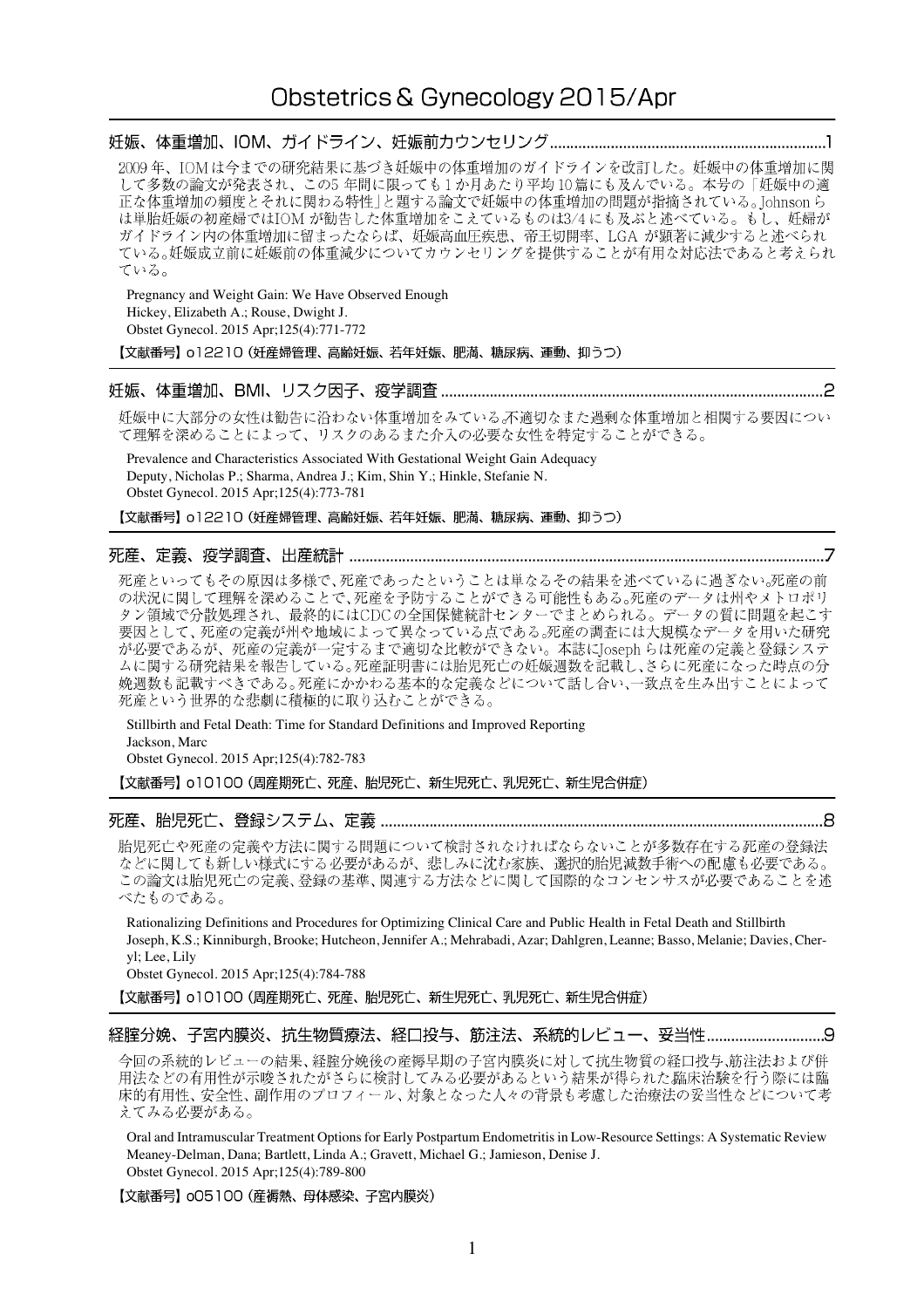### 

特発性肉芽腫性乳腺炎は病因が不明な独立した良性乳房疾患であるが炎症、感染、ホルモン因子などを含むいくつ かのトリガーとなる要因が考えられている。手術を行う場合、あるいは手術を試みない場合にはcorticosteroidと MTXがこれらの患者の治療法の選択肢となる。

Treatment for and Clinical Characteristics of Granulomatous Mastitis Sheybani, Fereshte; Sarvghad, MohammadReza; Naderi, HamidReza; Gharib, Masoumeh Obstet Gynecol. 2015 Apr;125(4):801-807

【文献番号】 005400 (乳腺炎、乳汁分泌、乳房疾患)

### 

癒着胎盤の症例において分娩週数の上昇に伴って分娩が必要となる腟出血を認める尤度は低下した。妊娠6週以 降では大部分が出産に至り、出血を伴わなかったものにおいてはほぼ 90%にも達した。癒着胎盤が疑われた場合 に早産を考慮すべき症例もあるが、今回の知見から考え分娩計画は個別的に判断すべきであることが示唆された。

Placenta Accreta and Vaginal Bleeding According to Gestational Age at Delivery Rac, Martha W.F.; Wells, C. Edward; Twickler, Diane M.; Moschos, Elysia; McIntire, Donald D.; Dashe, Jodi S. Obstet Gynecol. 2015 Apr;125(4):808-813

【文献番号】oO4200 (前置胎盤、癒着胎盤、常位胎盤早期剥離、臍帯異常、胎盤機能不全、前置血管)

### 

癒着胎盤は頻度が低いため、分娩後出血の上昇の一部にのみかかわっているが、子宮摘出を伴う分娩後出血のかな りの部分を占めるという結果が得られた。

Contribution of Placenta Accreta to the Incidence of Postpartum Hemorrhage and Severe Postpartum Hemorrhage Mehrabadi, Azar; Hutcheon, Jennifer A.; Liu, Shiliang; Bartholomew, Sharon; Kramer, Michael S.; Liston, Robert M.; Joseph, K.S.; for the Maternal Health Study Group of the Canadian Perinatal Surveillance System (Public Health Agency of Canada) Obstet Gynecol. 2015 Apr;125(4):814-821

【文献番号】oO4200 (前置胎盤、癒着胎盤、常位胎盤早期剥離、臍帯異常、胎盤機能不全、前置血管)

#### 

endometrial ablation 後に妊娠が成立することは稀である。今回、42歳の女性がendometrial ablation 後に妊娠に 至り、癒着胎盤と診断された。患者は中絶を望み薬剤による中絶が試みられ致死量のジゴキシンを羊水腔に注入さ れたが、その後敗血症性流産に至り腹式子宮摘出術が必要となった。

Septic Abortion With Placenta Accreta in Pregnancy After Endometrial Ablation Gill, Lisa A.; Baldwin, Elizabeth; Lessard-Anderson, Collette; White, Wendy Obstet Gynecol. 2015 Apr;125(4):822-824

【文献番号】 oO4800 (異常分娩関連事項)

#### 

胎児発育不全の患者において臍帯動脈収縮期/拡張期比が上昇しているものと正常なものにおいて、分娩週数はそ れぞれ37週と39週であったが、複合的新生児疾患の発現率に差異は認められなかった。胎児発育遅延を認め収縮 期/拡張期比が上昇していたとしても、妊娠37週における計画的分娩によって良好な結果を得ることができる。

Perinatal Outcomes With Normal Compared With Elevated Umbilical Artery Systolic-to-Diastolic Ratios in Fetal Growth Restriction

Maggio, Lindsay; Dahlke, Joshua D.; Mendez-Figueroa, Hector; Albright, Catherine M.; Chauhan, Suneet P.; Wenstrom, Katharine D.

Obstet Gynecol. 2015 Apr;125(4):863-869

【文献番号】 oO1500 (胎児合併症、胎児発育)

#### 単胎奷娠、SGA、双胎奷娠、リスク因子、再発率……………………………………………………………………………………24

単胎妊娠において早産やSGA の既往歴を有するものにおいては、その後の双胎妊娠において同様な問題をみるリ スクは上昇した。双胎妊娠におけるネガティブな臨床結果の病態生理にかかわる外因的メカニズムは、単胎妊娠に おける外因的メカニズムと重複しているものと考えられる。

Preterm Birth or Small for Gestational Age in a Singleton Pregnancy and Risk of Recurrence in a Subsequent Twin Pregnancy Fox, Nathan S.; Stern, Erica; Gupta, Simi; Saltzman, Daniel H.; Klauser, Chad K.; Rebarber, Andrei Obstet Gynecol. 2015 Apr;125(4):870-875

【文献番号】 o01300 (早産、切迫早産、子宮収縮抑制、診断、治療、リスク因子、モニタリング、ACS、ステロイド)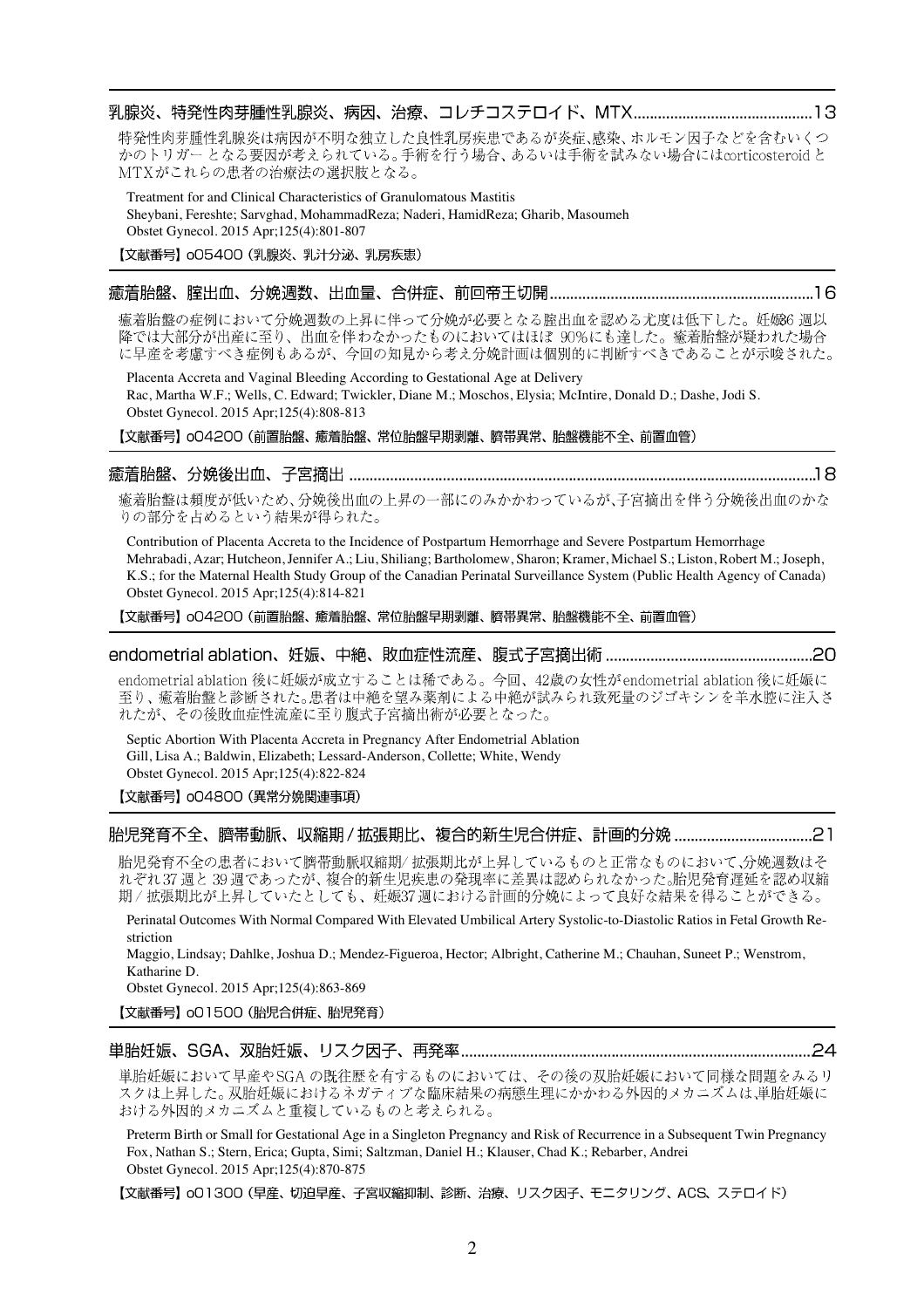## 

妊娠の成立前に低用量 aspirin の使用と早産率との間に相関は認められなかったが、分析法の統計的パワーが低い ことがこのような結果に関わっていると思われる。aspirin の有益性を示唆する傾向が認められたことから、さら に研究を進める必要がある。

Low-Dose Aspirin and Preterm Birth: A Randomized Controlled Trial

Silver, Robert M.; Ahrens, Katherine; Wong, Luchin F.; Perkins, Neil J.; Galai, Noya; Lesher, Laurie L.; Faraggi, David; Wactawski-Wende, Jean; Townsend, Janet M.; Lynch, Anne M.; Mumford, Sunni L.; Sjaarda, Lindsey; Schisterman, Enrique F. Obstet Gynecol. 2015 Apr;125(4):876-884

【文献番号】 o01300 (早産、切迫早産、子宮収縮抑制、診断、治療、リスク因子、モニタリング、ACS、ステロイド)

# 

抑うつのスクリーニングを受けた周産期の女性において3.8%が自殺念慮を有していたが、その中の1.1%が自殺の リスクが高いと判定された。このような知見は緊急の評価やケアを必要とする少数のサブグループを特定するため に自殺念慮を有するものを系統的に評価する必要性があることを示唆するものである。

Suicide Risk Among Perinatal Women Who Report Thoughts of Self-Harm on Depression Screens Kim, J. Jo; La Porte, Laura M.; Saleh, Mary P.; Allweiss, Samantha; Adams, Marci G.; Zhou, Ying; Silver, Richard K. Obstet Gynecol. 2015 Apr;125(4):885-893

【文献番号】 o12210 (妊産婦管理、高齢妊娠、若年妊娠、肥満、糖尿病、運動、抑うつ)

# 

避妊用ゲルと併用し一定規格のダイアフラムを用いたところ、標準的なダイアフラムと比較し同様な安全性と有用 性が認められ、受容できる避妊法であることが確認された。

Contraceptive Efficacy, Safety, Fit, and Acceptability of a Single-Size Diaphragm Developed With End-User Input Schwartz, Jill L.; Weiner, Debra H.; Lai, Jaim Jou; Frezieres, Ron G.; Creinin, Mitchell D.; Archer, David F.; Bradley, Lynn; Barnhart, Kurt T.; Poindexter, Alfred; Kilbourne-Brook, Maggie; Callahan, Marianne M.; Mauck, Christine K. Obstet Gynecol. 2015 Apr;125(4):895-903

【文献番号】 r12200 (避妊、経口避妊薬、妊娠中絶、IUD、IUS、人口問題、リスク因子、スクリーニング)

# 

良性疾患に対して行われた子宮摘出術を調査したところ、BMIの上昇は腹式全子宮摘出術の実施頻度の上昇と相 関し、腟式全子宮摘出術および腹腔鏡併用腟式子宮摘出術の実施頻度の低下と相関するという結果が得られた。し かし、BMIは腹腔鏡下全子宮摘出術の実施頻度とは相関しなかった。サブグループ別に分析したところ、BMIの 上昇は手術時間の延長と相関し、腹式全子宮摘出術は手術創部の感染の上昇と相関した。

Association Between Obesity and the Trends of Routes of Hysterectomy Performed for Benign Indications Mikhail, Emad; Miladinovic, Branko; Velanovich, Vic; Finan, Michael A.; Hart, Stuart; Imudia, Anthony N. Obstet Gynecol. 2015 Apr;125(4):912-918

【文献番号】gO7500 (婦人科手術、子宮摘出術、核出術、付属器摘出術、予防的手術、尿路系手術、新術式)

## 

術中の血液の回収は多くの患者に試みられているが、わずかに 21%の患者においてのみ十分な血液が回収され再 輸血が実施された。出血をみた患者あるいは帝王切開兼子宮摘出術を受けた患者において術中に血液の回収を試み 再輸血が行われる割合は高かった。

Red Blood Cell Salvage During Obstetric Hemorrhage Milne, Megan E.; Yazer, Mark H.; Waters, Jonathan H. Obstet Gynecol. 2015 Apr;125(4):919-923

【文献番号】 005200 (産科ショック、子宮復古不全、分娩後出血、貧血、子宮動脈塞栓術、止血法)

小児期における腹部を中心とした広範な火傷を負った既往のある妊婦に腹壁の伸展を妨げるような瘢痕が認めら れたためレーザーによる形成手術が行われた。妊娠中に2回のレーザー療法を受け、妊娠40週4日で帝王切開に よって健児を出産し、分娩後に状態の改善が認められた。

Ablative Fractional Laser Resurfacing for Abdominal Scar Contractures in Pregnancy Cox, J. Austin; Dainer, Michael; Shumaker, Peter R. Obstet Gynecol. 2015 Apr;125(4):924-926

【文献番号】 oO3800 (妊娠合併症、内分泌疾患、偶発疾患、悪性腫瘍、血栓症、薬剤、STD)